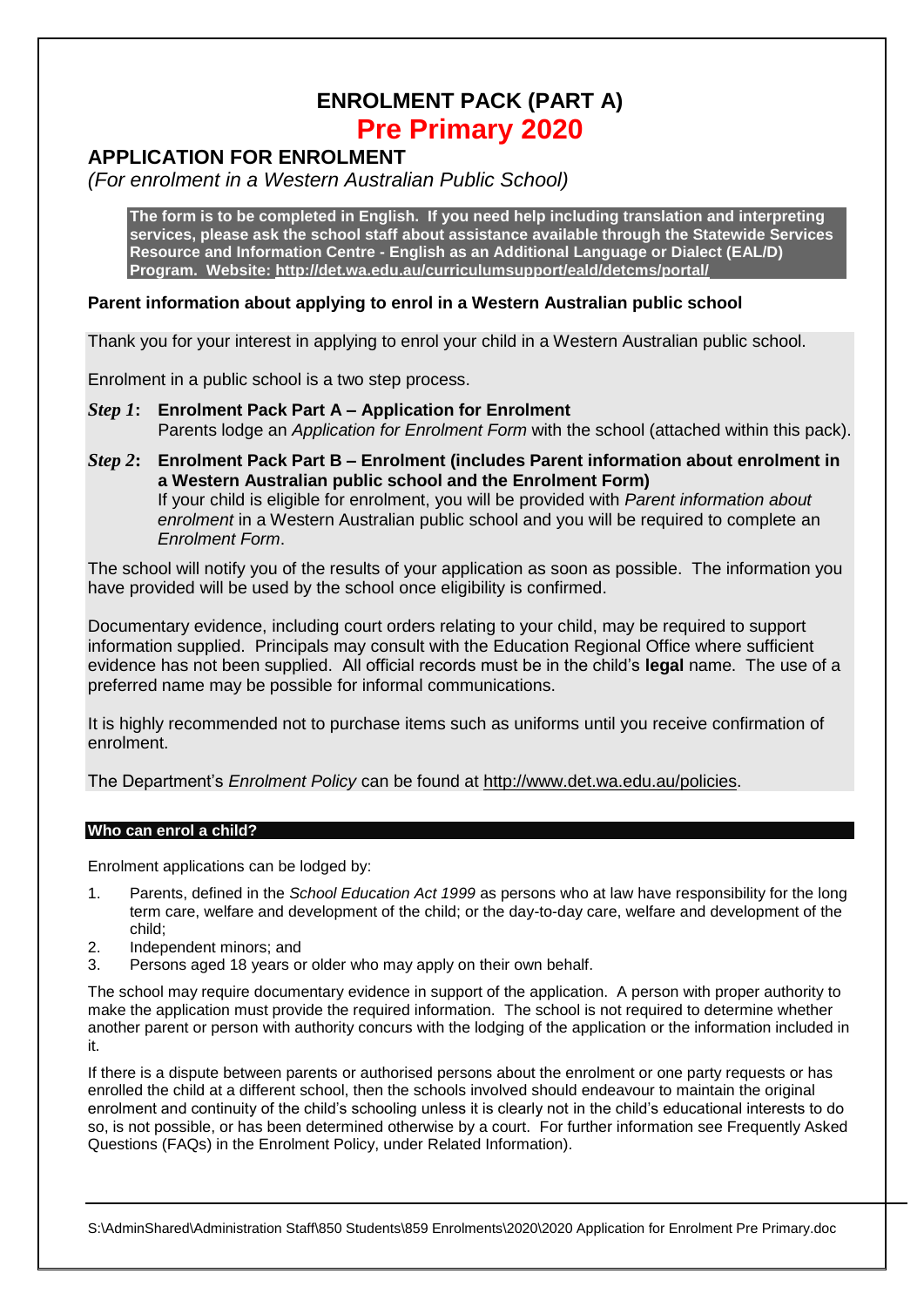## **Who can be enrolled?**

Permanent Australian residents and those children holding an approved visa subclass are entitled to be enrolled, although not necessarily at a particular school unless the school has a 'local-intake area' (refer section **Applications to local-intake schools (compulsory years of schooling)** below). Those overseas students who do not have an entitlement to enrol in a public school may be enrolled on a full fee paying basis under conditions which the school will outline.

In establishing a usual place of residence, the *Residential Parks (Long-stay Tenants) Act 2006* recognises any agreement conferring the right to occupy premises for a fixed term of three months or longer. Short term residential arrangements can be accepted in cases such as recent arrival in the State, residence in boarding houses and caravan parks, or homelessness.

Schools may not enrol children who are:

- 1. receiving home education; or
- 2. applying to enrol at another school; or
- 3. enrolled at another Kindergarten (public or private), unless transferring.

The principal may consider whether a child may attend for a short period (s 75(2) *School Education Act 1999*) and may consult with the school in which the student is already enrolled before a decision about attending is made. Attendance for more than four weeks requires that the student relinquish enrolment at the school in which the student is already enrolled.

#### **Where can students be enrolled?**

The enrolment requirements differ from school to school. Local-intake schools have a designated geographical area from which enrolments are taken. Local-intake schools must accept all applicants from within their defined area, subject to residential qualifications. Non local-intake schools may receive applications but not necessarily enrol all applicants (see below for further advice on applications to non local-intake schools).

If you are unsure whether the school you applied for has local-intake status, you may check the *Declaration of Local-Intake Areas for Schools* on the Department's policies website at [http://www.det.wa.edu.au/policies,](http://www.det.wa.edu.au/policies) (Browse via A-Z document list). Further information is available from the *Enrolment* **policy/Enrolment Procedures/Local-intake area schools**, or contact either the principal of the school or the Coordinator Regional Operations at the local Education Regional Office.

#### **Applications to local-intake schools (compulsory years of schooling)**

Where the school has a local-intake area, an eligible child whose place of residence is within that area is guaranteed enrolment in the compulsory years of schooling (Pre-primary to Year 12).

Children whose usual place of residence is not in the local-intake area are accommodated where possible. If the school has further capacity to accommodate children from outside the local-intake area, after making provision for local-intake area needs, the following selection criteria are to be applied in considering applications for enrolment:

| <b>First Priority</b>                                                    | <b>Second Priority</b>                                                                                                                                                        | <b>Third Priority</b>                                                                                                                                                              |
|--------------------------------------------------------------------------|-------------------------------------------------------------------------------------------------------------------------------------------------------------------------------|------------------------------------------------------------------------------------------------------------------------------------------------------------------------------------|
| Child qualifying for an<br>approved specialist<br>program for that year. | Child who has a sibling also enrolled<br>at the school in the current year,<br>(other than siblings enrolled in<br>specialist programs), and who lives<br>nearest the school. | Child who does not have a sibling<br>enrolled at the school in the current<br>year, or who has a sibling enrolled in<br>a specialist program, and who lives<br>nearest the school. |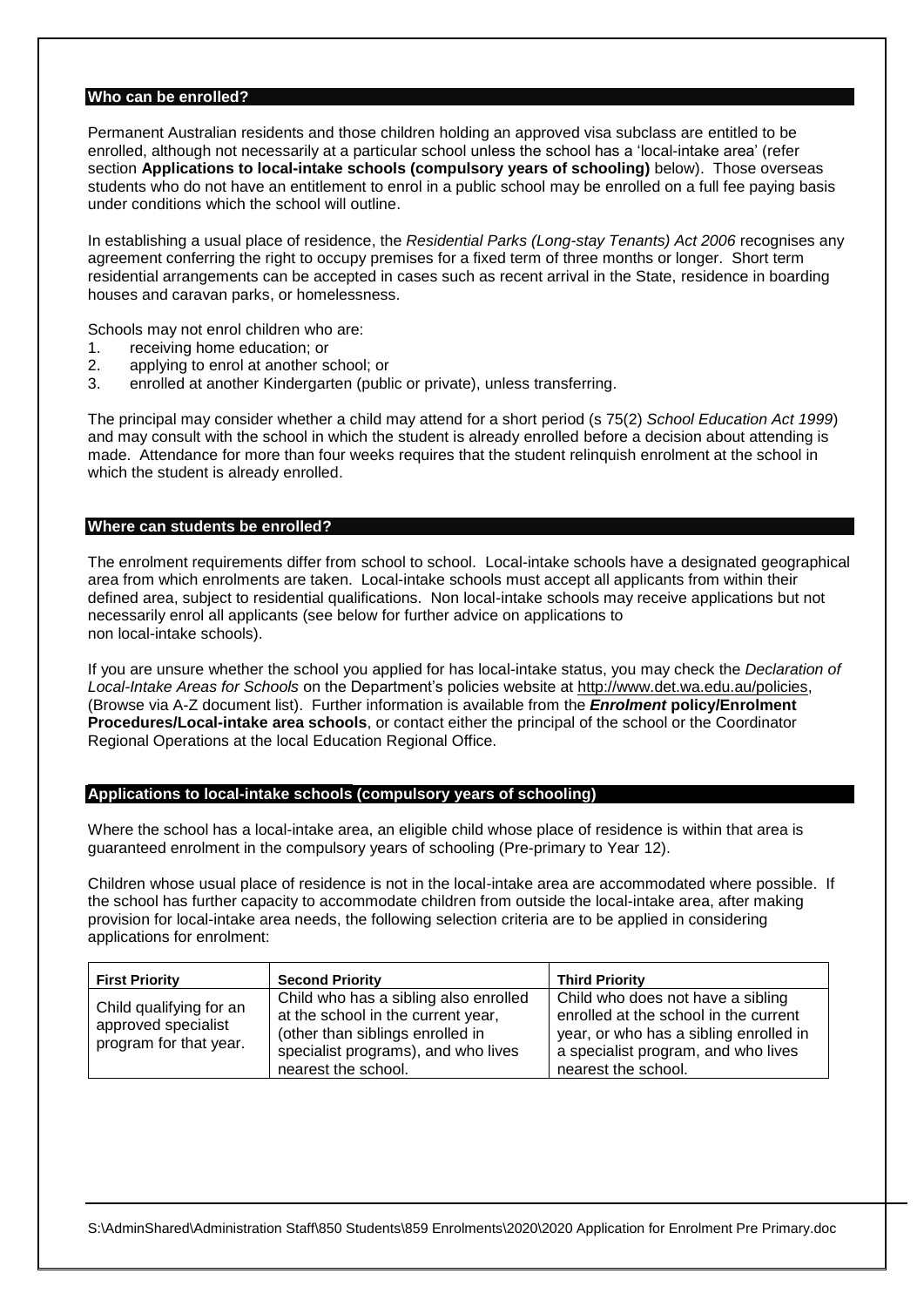### **Applications to local-intake schools (pre-compulsory years of schooling)**

Students in the pre-compulsory year of schooling (Kindergarten) are guaranteed a place in a public school. Where possible this will be their local school. The following selection criteria are to be applied in considering applications for enrolment:

| <b>First Priority</b>                                                                                                                                          | <b>Second Priority</b>                                                                                                                                  | <b>Third Priority</b>                                                                                                                                              | <b>Fourth Priority</b>                                                                                                                                                  |
|----------------------------------------------------------------------------------------------------------------------------------------------------------------|---------------------------------------------------------------------------------------------------------------------------------------------------------|--------------------------------------------------------------------------------------------------------------------------------------------------------------------|-------------------------------------------------------------------------------------------------------------------------------------------------------------------------|
| Child residing in the<br>local-intake area who<br>has a sibling also<br>enrolled at the school in<br>the current year, and<br>who lives nearest the<br>school. | Child in the local-intake<br>area who does not have<br>a sibling enrolled at the<br>school in the current<br>year, and who lives<br>nearest the school. | Child not residing in the<br>local-intake area who<br>has a sibling also<br>enrolled at the school in<br>the current year, and<br>who lives nearest the<br>school. | Child not residing in the<br>local-intake area who<br>does not have a sibling<br>enrolled at the school in<br>the current year, and<br>who lives nearest the<br>school. |

## **Applications to non-local-intake schools (pre-compulsory and compulsory)**

Where the school does not have a local-intake area and the number of applications exceeds the number of places available, the child living nearest to the school will be given priority. Parents applying to enrol their children in specialist programs and siblings of children already enrolled at the school do not have priority over those children living nearest the school. That is, proximity to the school is the only criterion to be used in non local-intake schools.

## **Lodging Applications and Enrolment Forms from local-intake area students**

Families residing in the local-intake area may lodge the Application for Enrolment Form and the Enrolment Form concurrently, with the agreement of the school.

#### **Applications for starting school and for the first year of secondary school**

Parents are encouraged to apply by the closing date in the year prior to attending, even if the child is of compulsory school age (Pre-primary to Year 12) and is guaranteed a place in the local school. This assists schools with planning.

For children of compulsory school age wishing to enrol at a school that is not the local school the closing date for applications for the first round of offers is the first Friday in Term 3 of the previous year.

For children starting in Kindergarten the closing date for applications for the first round of offers is the first Friday in Term 3 of the previous year.

Applications may still be made after this date and will be considered on a case by case basis, in accordance with the Department of Education's *Enrolment Policy* which can be found at [http://www.det.wa.edu.au/policies.](http://www.det.wa.edu.au/policies)

#### **Requested documentation**

You will be asked to show your child's Birth Certificate (original or certified copy) or birth extract or equivalent identity documents; your child's 'Immunisation Certificate'; usual place of residence: for example utilities account, lease agreement of at least three months, proof of ownership of property, driver's licence, statutory declaration, copies of any Family Court or other court orders, and visa details (if applicable) - Principals may accept a maximum of 3 documents as evidence of residential address.

Once the application has been accepted, you will be required to complete an Enrolment Form and submit it to the school (refer to the Enrolment Pack Part B – Enrolment). If your Application for Enrolment is not accepted, you will be advised in writing within three weeks of the advertised closing date for applications.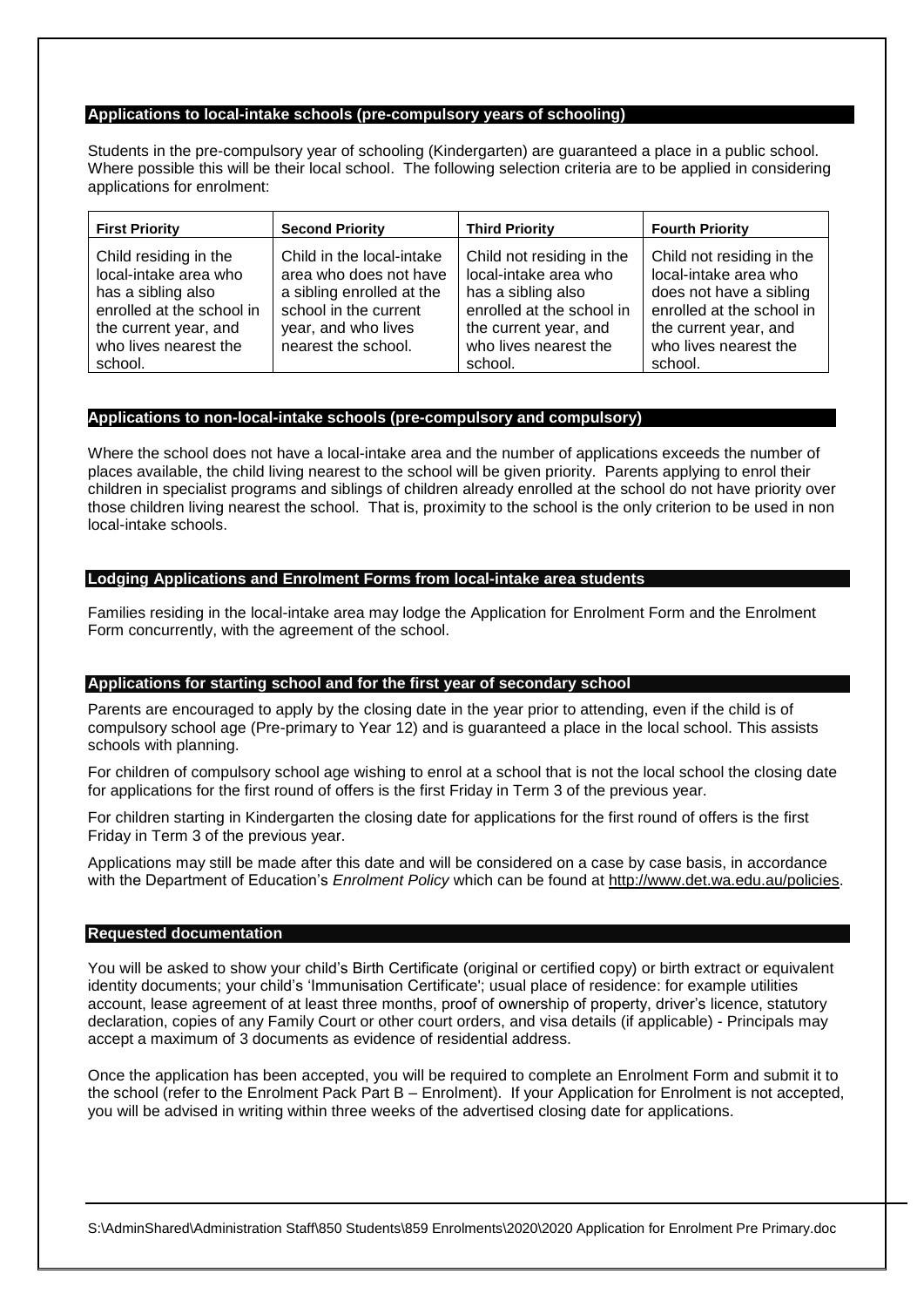#### **Eligibility to enrol in a particular school**

The only guaranteed place in a public school is if you live in the local-intake area of that school. Enrolment in a particular primary school does not guarantee a place at a specific secondary school.

#### **Applications to transfer from another school**

Decisions about the enrolment of your child into a specific year of schooling and/or the educational program will be based on age eligibility, as well as the child's level of previous schooling, achievement levels and identified needs.

If you are applying for the following year, you will be advised in writing about your application within three weeks of the closing date for applications (that is after the end of the first week of Term 3). If you are applying for the current year, you will be advised in writing as soon as possible.

Once the application has been accepted, in addition to the Enrolment Form you will also need to supply evidence of your child's progress from the previous school. This can be in the form of reports, records or samples of work.

If your child has gained enrolment from outside the local-intake area into a specialist program, any siblings cannot be guaranteed enrolment to the same school.

#### **Kindergarten**

The Western Australian Government fully funds Kindergarten for age-eligible children in public schools and supplements the cost of Kindergarten in Catholic and independent schools. Children may be enrolled in Kindergarten in one school only, either public or private.

#### **Disclosure of information**

#### *For parents of students with disability*

In order to provide an appropriate education program the school may require specific information relating to your child's disability and personal needs to enable the school to make any necessary teaching and learning adjustments. The school may also use the information you provide when applying for specialist resources or services and/or supplementary funding to support your child's education.

#### *Suspensions and exclusions*

Information on any suspensions and exclusions needs to be provided to the school at the time of applying to enrol. This information will help the school to provide your child with any support that may be required.

Children currently under suspension from a public school cannot be enrolled at another public school until the suspension period expires.

Children who have previously been suspended or excluded from a public school may be required to enter into a behaviour agreement with the school if enrolment is accepted.

#### **Confidentiality**

All information provided on this form will be treated confidentially. Section 242 of the *School Education Act 1999* precludes this information from being used for any purpose other than: to determine whether your application for enrolment can be accepted; to assist the school with addressing any needs for your child if enrolment is accepted; and to comply with legal requirements or ministerial directions.

#### **Disputes**

Should you disagree with a school's advice regarding your application for enrolment please contact the principal in the first instance. The Coordinator Regional Operations at your Education Regional Office can provide advice if a concern has not been resolved. Information about formal disputes can be obtained from the school, the Education Regional Office or the Department's *Enrolment Policy* which can be found at [http://www.det.wa.edu.au/policies.](http://www.det.wa.edu.au/policies)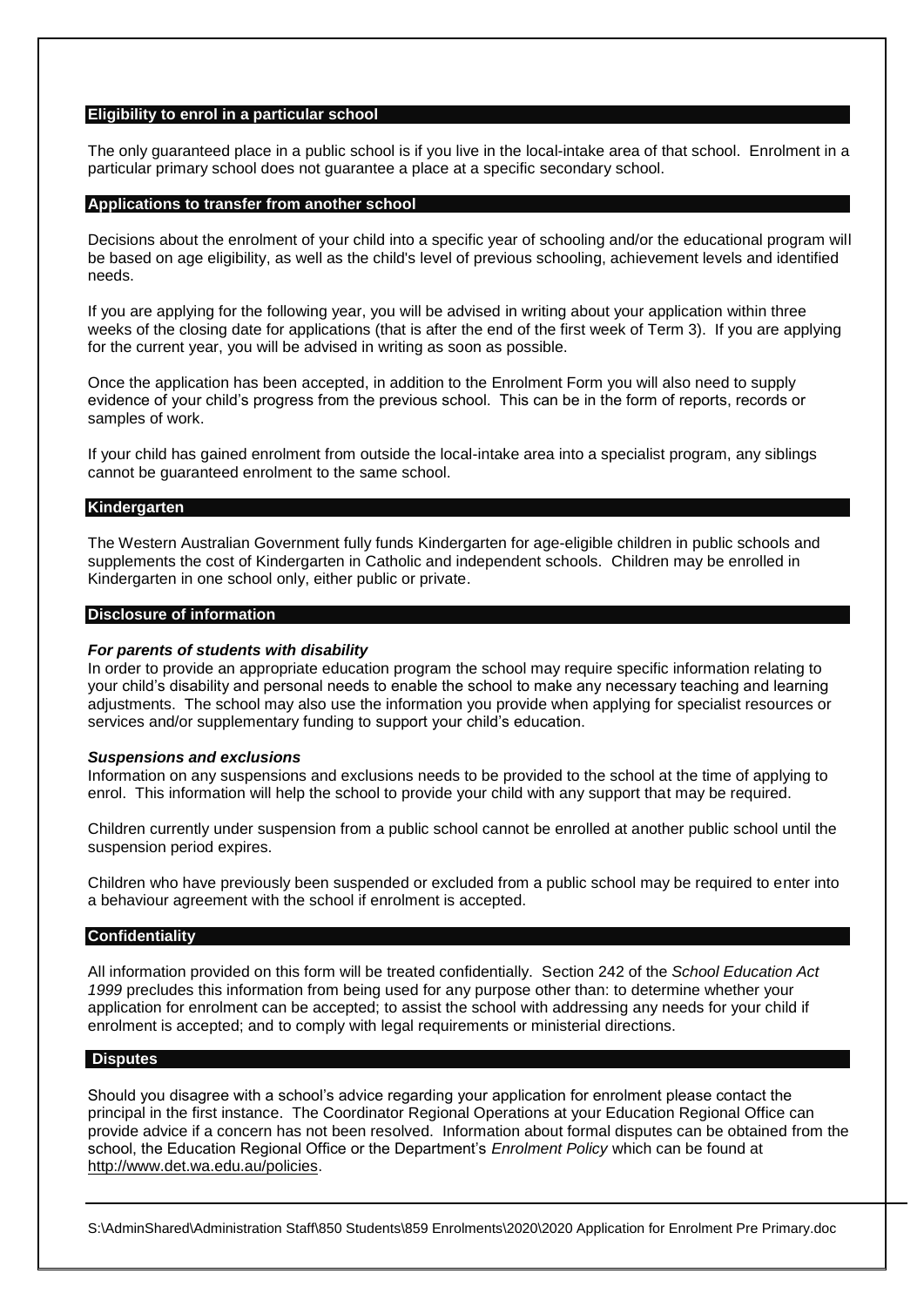### Campbell **Campbell Primary School** Primary **2020 Pre Primary**

| <b>OFFICE USE ONLY</b>                                       |                      |  |
|--------------------------------------------------------------|----------------------|--|
| Date received:                                               |                      |  |
| Year Level:                                                  |                      |  |
| Birth certificate/Passport/Travel document sighted (Circle). |                      |  |
| Student resides within local intake area □ YES □ NO          |                      |  |
| Visa sighted:                                                | $\Box$ YES $\Box$ NO |  |
| Family Court Order/s:                                        | $\Box$ YES $\Box$ NO |  |

# **APPLICATION FOR ENROLMENT FORM**

*(For enrolment in a Western Australian Public School)* 1 **APPLICATION:** 

**Students in the compulsory years of schooling who are already enrolled at the school do not need to** *lodge a new application for that school each year.*

## **DECLARATION**

| <b>ULULAINA HUN</b>                                                                                                                                                                                                                                                                                                                                                                                                                                                                                                                                                                                                                                 |
|-----------------------------------------------------------------------------------------------------------------------------------------------------------------------------------------------------------------------------------------------------------------------------------------------------------------------------------------------------------------------------------------------------------------------------------------------------------------------------------------------------------------------------------------------------------------------------------------------------------------------------------------------------|
| The information and statements provided in this application for enrolment are true and accurate in relation to:<br>Name of child:                                                                                                                                                                                                                                                                                                                                                                                                                                                                                                                   |
| Name of person enrolling child:                                                                                                                                                                                                                                                                                                                                                                                                                                                                                                                                                                                                                     |
|                                                                                                                                                                                                                                                                                                                                                                                                                                                                                                                                                                                                                                                     |
| Relationship to child: _________<br>(Independent Minors and those aged 18 years or older may apply on their own behalf)                                                                                                                                                                                                                                                                                                                                                                                                                                                                                                                             |
| Tel (W): _______________<br>Tel (H): ________________<br>Mobile: _______________________                                                                                                                                                                                                                                                                                                                                                                                                                                                                                                                                                            |
|                                                                                                                                                                                                                                                                                                                                                                                                                                                                                                                                                                                                                                                     |
| NOTE: Children may be enrolled in Kindergarten in one school only, either public or private.<br>NOTE: In the event that statements made in this application later prove to be false or misleading, a decision on this<br>application may be reversed. Information supplied may need to be checked by the school.                                                                                                                                                                                                                                                                                                                                    |
| <b>DOCUMENTS TO BE PROVIDED</b>                                                                                                                                                                                                                                                                                                                                                                                                                                                                                                                                                                                                                     |
| <b>Checklist:</b>                                                                                                                                                                                                                                                                                                                                                                                                                                                                                                                                                                                                                                   |
| Please place an *' $X'$ in the box $\boxtimes$ to indicate each document attached (or sighted) to this application form.<br>*Note: If you are typing the information into this form, double click the check box and select the radio button under the<br>heading Default value 'Checked' and click OK.<br>Birth Certificate (original or certified copy) or extract or other identity documents<br>1.<br>if applicable. (Principals will refer to guidance 3.5.1 of the Enrolment Procedures where evidence is not<br>provided).<br>2.<br>3.<br>Proof of address (see Requested documentation in the attached Parent information)<br>4.<br>5.<br>6. |
| If your child was not born in Australia, you must provide evidence of:<br>1.<br>2.<br>3.                                                                                                                                                                                                                                                                                                                                                                                                                                                                                                                                                            |
| If your child is a temporary visa holder, you must also provide:<br>provided by Education and Training International (ETI) email: study.eti@dtwd.wa.gov.au<br>(if holding an International full fee student visa, sub class 571);<br>or<br>Evidence of the visa for which the student has applied if the student holds                                                                                                                                                                                                                                                                                                                              |
| a bridging visa                                                                                                                                                                                                                                                                                                                                                                                                                                                                                                                                                                                                                                     |